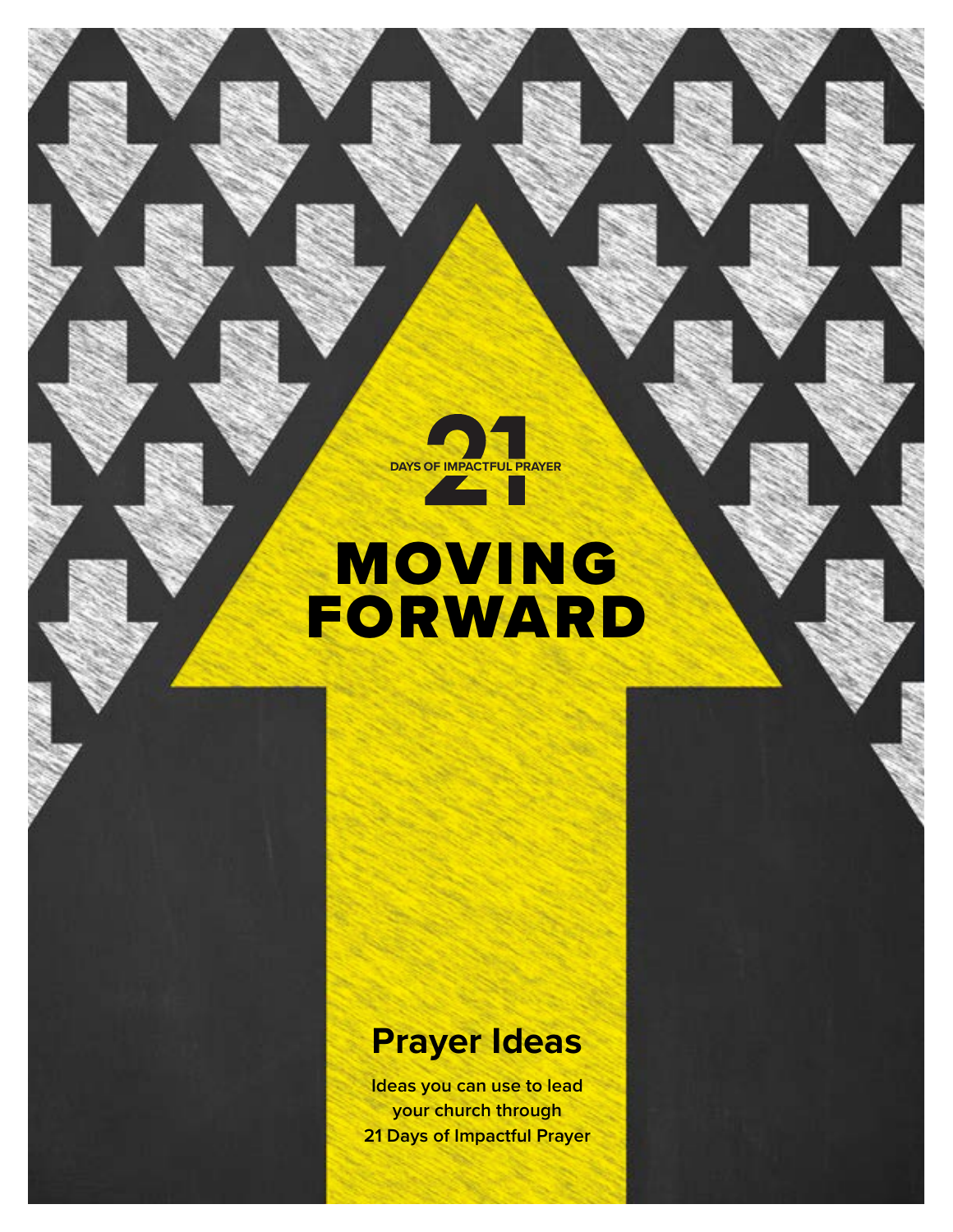## It begins with prayer

Jesus commissioned us to reach the world with the gospel of Jesus (Matt. 28:18-20). Our power to be used by him to effect change in this world begins with prayer. That power is not our own, it comes from God. We accomplish nothing using our own wisdom and power. We must be completely dependent on God.

This January, Converge will embark on a movement-wide 21 Days of Prayer. Across the globe, Converge churches, congregations, leaders and missionaries will pray for God's leading in our lives, our churches, our movement and our mission fields. As we fully submit to God in prayer together, he will display his person and his power in unprecedented ways to advance the gospel so more people can meet, know and follow Jesus.

# Prayer ideas

Here are some ideas you can use to lead your church before, during and after 21 Days of Prayer.

### Before 21 Days of Prayer

#### **Hold a kickoff event**

Host an event at your church or in your community to launch your church's 21 Days of Prayer.

- On the Sunday morning before your church begins 21 Days of Prayer, focus on prayer throughout your worship service. Provide your congregation the vision for 21 Days of Prayer, why it is important to their personal relationships with God, and for your church, your community and Converge churches and missionaries across the globe.
- Some churches organize a prayer walk, designating locations for families, small groups and individuals to stop and pray for specific people or situations. Others have their entire congregation or large groups prayer walk together, moving from location to location as one with a single person guiding prayer at each location.

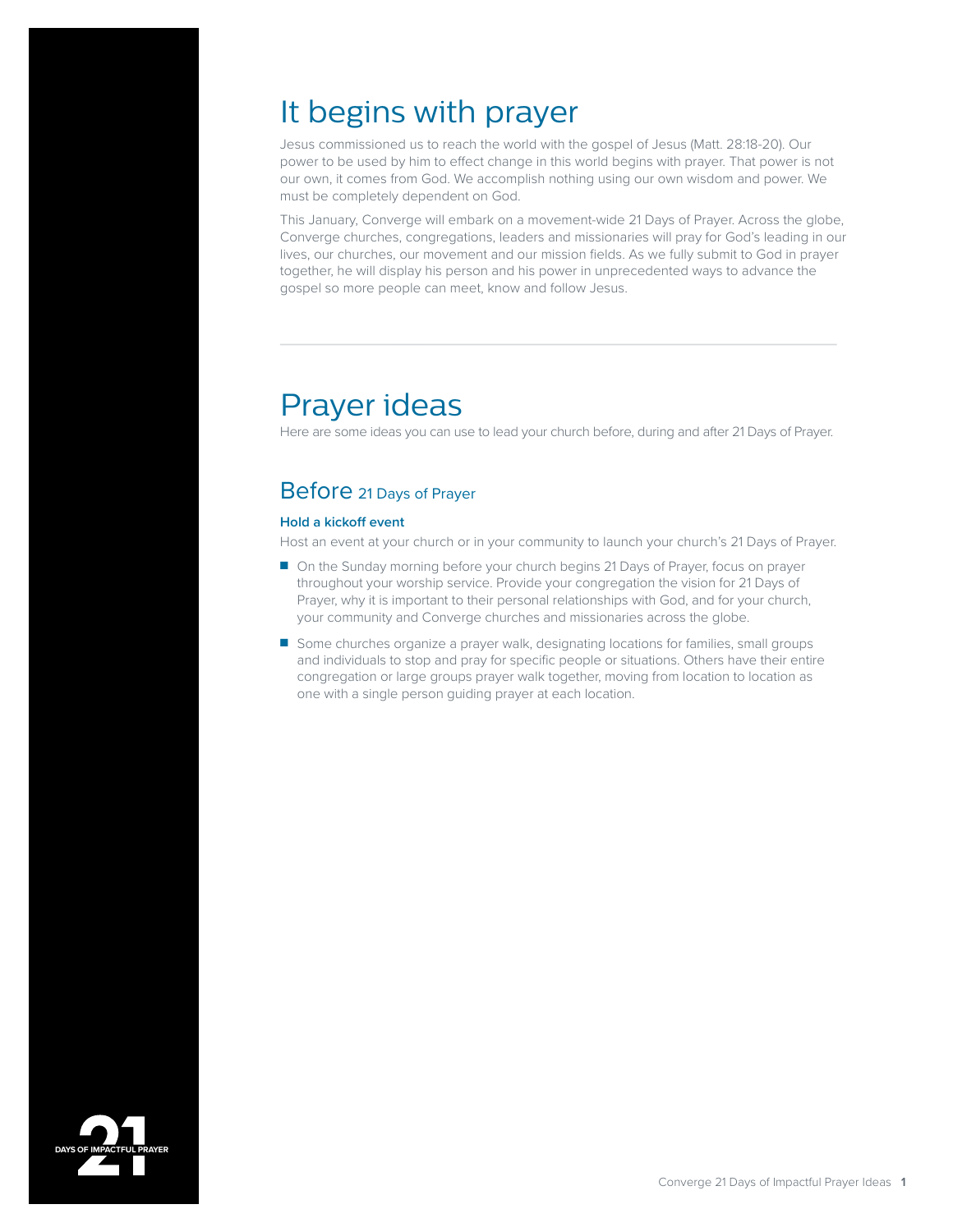### During 21 Days of Prayer

#### **Host daily or weekly guided prayer sessions in your worship venue**

Find a time that works for the most people in your congregation. Some churches hold these prayer sessions from 6-7 a.m., in order to start off the day together in prayer and have time to go to work and school afterward. Other churches hold their prayer sessions in the evening, after work and school are finished. Converge MidAmerica provides a great outline for a guided prayer session:

- **Worship:** two songs to get focused on God
- **Devotional:** Five minutes to get people's hearts spurred on to pray
- **Prayer:** 45 minutes for individuals to pray alone or in groups. Provide your congregation specific corporate prayer requests.
- **Commissioning Prayer:** 3-5 minute pastoral prayer sending your congregation out for the day.

#### **Create a specific area in your church where your congregation can post prayer requests**

Many churches provide index cards or Post-It Notes to their people on which to write prayer requests, first names of people they are praying for or situations they are praying about. Those requests are then placed on a wall, bulletin board or other surface where the congregation can see the prayer requests and pray specifically for them. Some churches place these prayer requests in the main worship venue, others in a foyer or designated room that could be open to prayer for extended hours.

#### **Use social media to encourage and engage your congregation**

- Use the free social media text templates and images on [converge.org/21-days-impactful-prayer](https://converge.org/21-days-impactful-prayer) to create engaging and encouraging social media posts before, during and after 21 Days of Prayer.
- Create short posts that relate to each day's entry in the 21 Days of Impactful Prayer: *Moving Forward* guide or to the discipline of prayer itself.
- Create posts with Bible verses about prayer or quotes. Use the free 21 Days of Prayer social media images to draw more people to your posts.
- Create daily or weekly videos featuring a pastor, staff member or church leader sharing a short devotional or thought about that day's *21 Days of Impactful Prayer: Moving Forward* guide entry or their personal experience during 21 Days of Prayer. Videos don't need to be overproduced – a video from your smart phone using good lighting with little background noise will work just fine. But remember, keep it short (under two minutes).
- If you don't think you can keep a video short, consider a Facebook live video. You'll be able to share your thoughts and experiences, and viewers can comment and ask questions, allowing for an interactive experience.
- Use the hashtag **#convergeprayer** and encourage your congregation to do the same. When you use a hashtag, you become a part of a global conversation about that topic. Join Converge churches and missionaries from across the globe as we experience 21 Days of Prayer together.